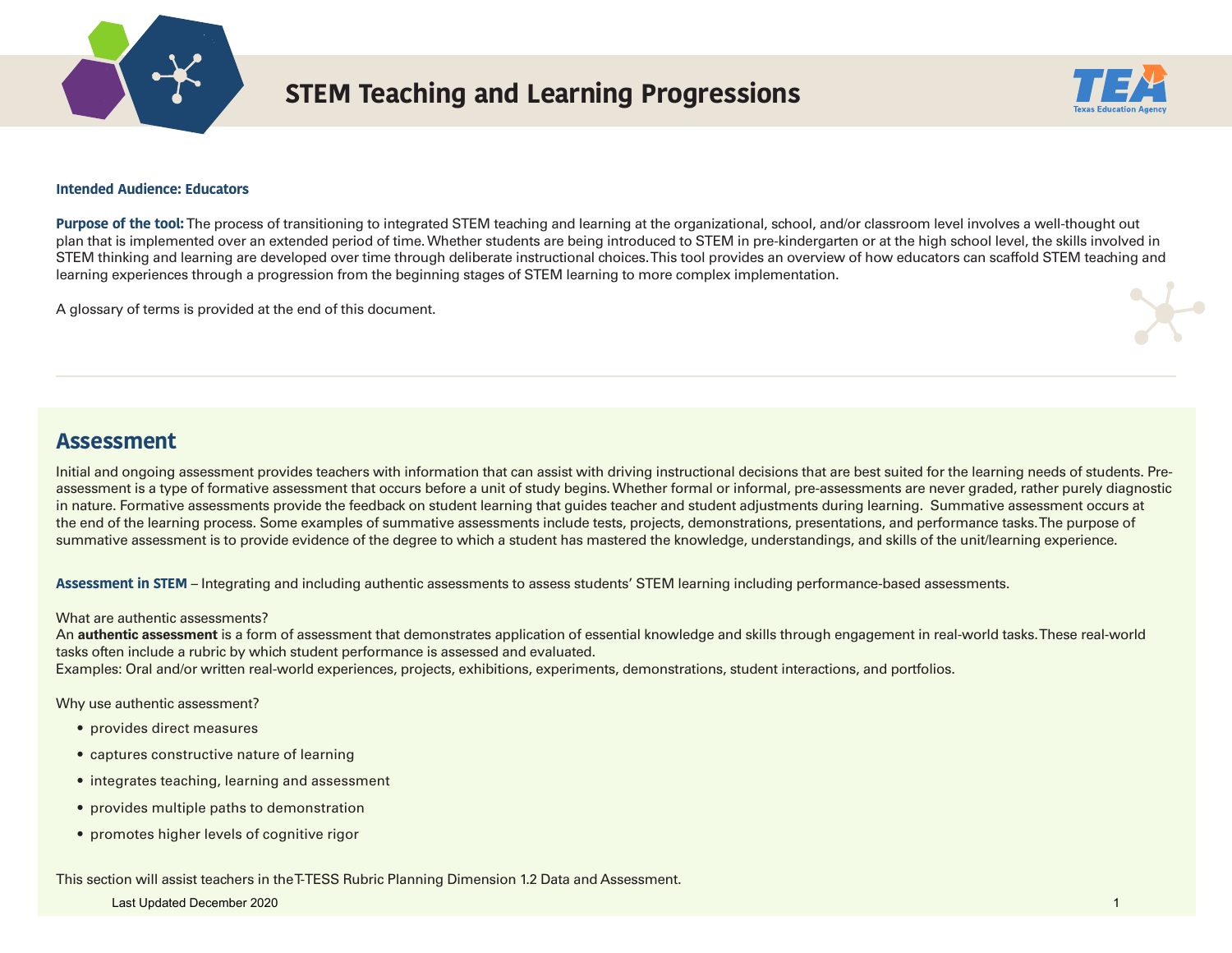#### **PROGRESSION OF ASSESSMENTS IN STEM TEACHING AND LEARNING**

**Traditional Selecting a Response Contrived Recall/Recognition Teacher-structured Indirect Evidence** 

# **STARTING POINT**

**Pre-assessment(s).** Pre-assess students' prior knowledge and skills in regard to STEM competencies such as STEM content knowledge; STEM fluency skills; process skills of inquiry, the engineering designprocess, and project/product-based learning (PBL); personal interests; and real-world experiences.

**Formative Assessments.** Conduct a variety of formative assessments throughout the duration of a STEM unit or lesson. Facilitate on-going assessment of students' STEM knowledge and skills through a variety of informal and formal assessment techniques. Assessments are based on the foundational knowledge and skills that are being developed. Critique and revision are included in this process.

#### **Examples:**

- Teachers conduct informal observations of students engaging in partner/small group experiences and utilize other assessments to assess introductorylevels of STEM Fluency Skills.
	- In grades PK-8 the focus is on developing skills related to communication, creativity, collaboration, critical thinking, and resilience.
	- In grades 9 and up include the mastery of PK-8 skills, as well as developing skills related to promptness, time management, adaptability, and innovation.
- Content-based assessments such as a quiz or other assessment formats are used to assess STEM content knowledge. Assessments sometimes include real-world connections and scenarios.
- Student work is analyzed and assessed. Artifacts and outputs might include brainstorming evidence, planning diagrams/models, prototypes, final products, written reports, and presentations for small-scale inquiry or design projects.

# **DEVELOPING/INTERMEDIATE ADVANCED**

**Formative Assessments.** Conduct a variety of formative assessments. Facilitate on-going assessment of students' STEM knowledge and skills through a variety of informal and formal assessment techniques. Assessments will be based on the intermediate knowledge and skills that are being developed. Critique and revision are included in this process.

#### **Examples:**

- Teachers conduct informal and formal observations of students engaging in partner/small group activities or projects and utilize other assessments to assess intermediate-levels of STEM Fluency skills.
- Content-based assessments such as a quiz or other assessment formats are used to assess STEM content knowledge. Assessments include realworld connections and scenarios. Other formats may include introductory forms of authentic, performance-based assessment such as performing a scientific investigation, and/or engaging in a realworld task.
- Student work is analyzed, critiqued, and assessed. Artifacts and outputs might include brainstorming evidence, planning diagrams/models, prototypes, final products, written reports, presentations, for small-scale inquiry, design projects and/or smallscale project/product-based learning (PBL) projects.
- Students self-assess and reflect on their own STEM learning development
- Students conduct peer critiques based on specific STEM fluency skills, and small-scale project criteria.

**Authentic Performing a Task Real-life Construction/Application Student-structured Direct Evidence** 

**Formative Assessments.** Conduct a variety of formative assessments. Facilitate on-going assessment of students' STEM knowledge and skills through a variety of informal and formal assessment techniques. Assessments will be based on the more advanced knowledge and skills that have been developed.

#### **Examples:**

- At the advanced level, all assessments included at the developing/intermediate stages are also included at this level. However, assessment of knowledge and skills is geared towards a more advanced-level of mastery.
- Larger-scale PBL projects are implemented involving inquiry and engineering design along with other types of student-centered projects are being implemented at this level and assessments align with the tenets of PBL best practices and mastery-level achievement of STEM competencies.
- Authentic critique, assessment, and input from authentic sources is included (e.g. experts from the field).

Last Updated December 2020 2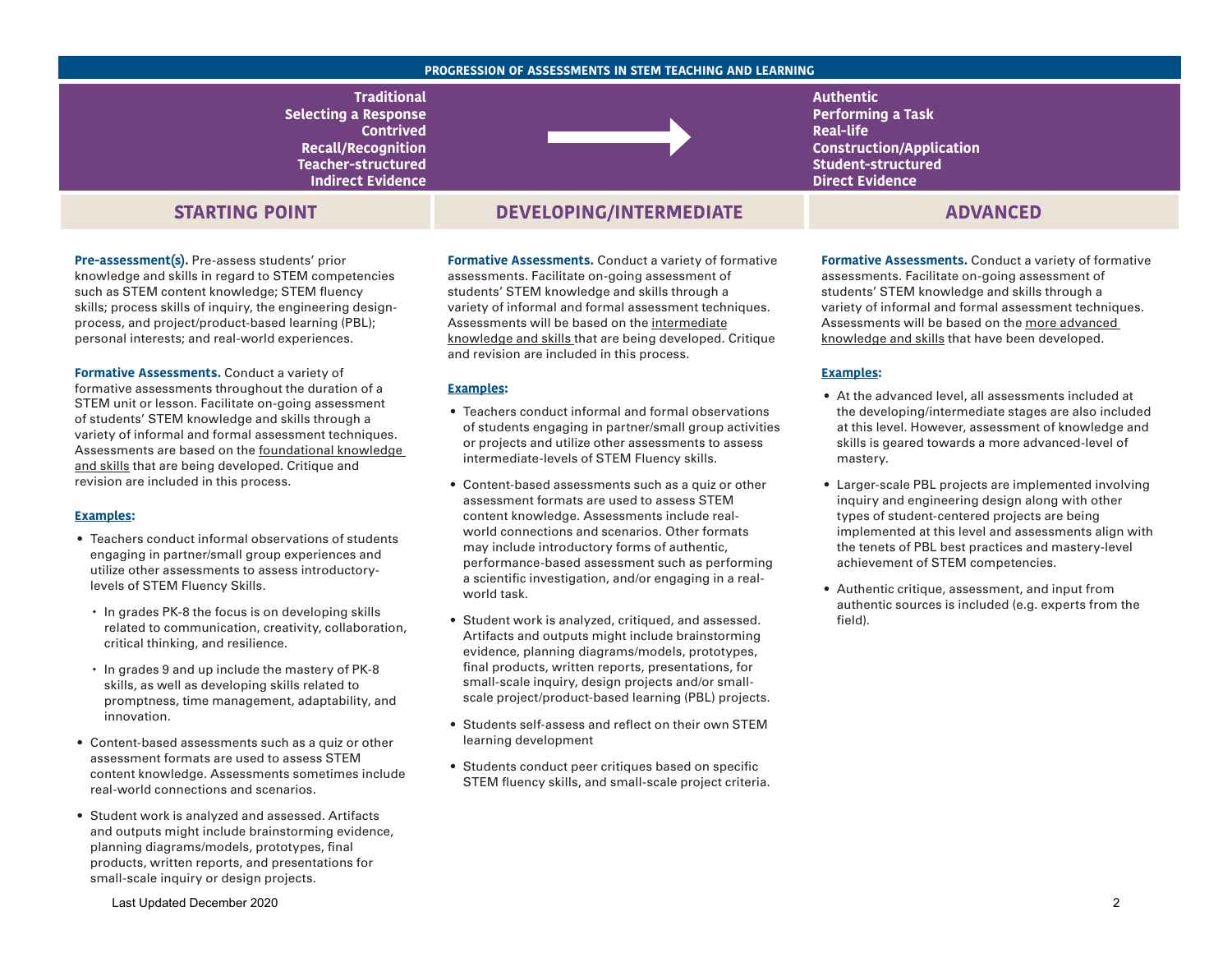- Students self-assess and reflect on their own STEM learning development
- Students conduct peer critiques based on specific STEM fluency skills and small-scale project criteria.

**Summative Assessments.** Conduct a variety of summative assessments to assess knowledge and skill development at the conclusion of a STEM unit or lesson.

### **Examples**:

• Content-based assessments such as a test or other assessment formats are used to assess STEM content knowledge. Assessment includes real-world connections and scenarios.

Or

• End-product evaluation of a small-scale STEM project using a rubric. Criteria is based on a basic level of mastery related to STEM competencies being developed including STEM content knowledge, STEM-related process skills, and STEM fluency skills.

# **STARTING POINT DEVELOPING/INTERMEDIATE ADVANCED**

**Summative Assessments.** Conduct a variety of summative assessments to assess knowledge and skill development at the conclusion of a STEM unit or lesson.

### **Examples:**

• Content-based assessments such as a test or other assessment formats are used to assess STEM content knowledge. Assessments include real-world connections and scenarios.

And

• End-product and process evaluation of a largerscale STEM project are conducted using a rubric. Criteria is based on an intermediate level-of mastery related to STEM competencies that are continuing to be developed including STEM content knowledge, STEM-related process skills, and STEM fluency skills.

**Summative Assessments.** Conduct a variety of summative assessments to assess knowledge and skill development at the conclusion of a STEM unit or lesson.

- Content-based assessments such as a test or other assessment formats may be included but are not the focus.
- End-product and process evaluation of larger-scale, complex, authentic PBL projects using a rubric. Criteria is based on advanced level of mastery related to STEM competencies that have been and continue to be developed.
- This level of authenticity includes engaging in performance-based tasks in authentic settings and being evaluated by authentic audiences.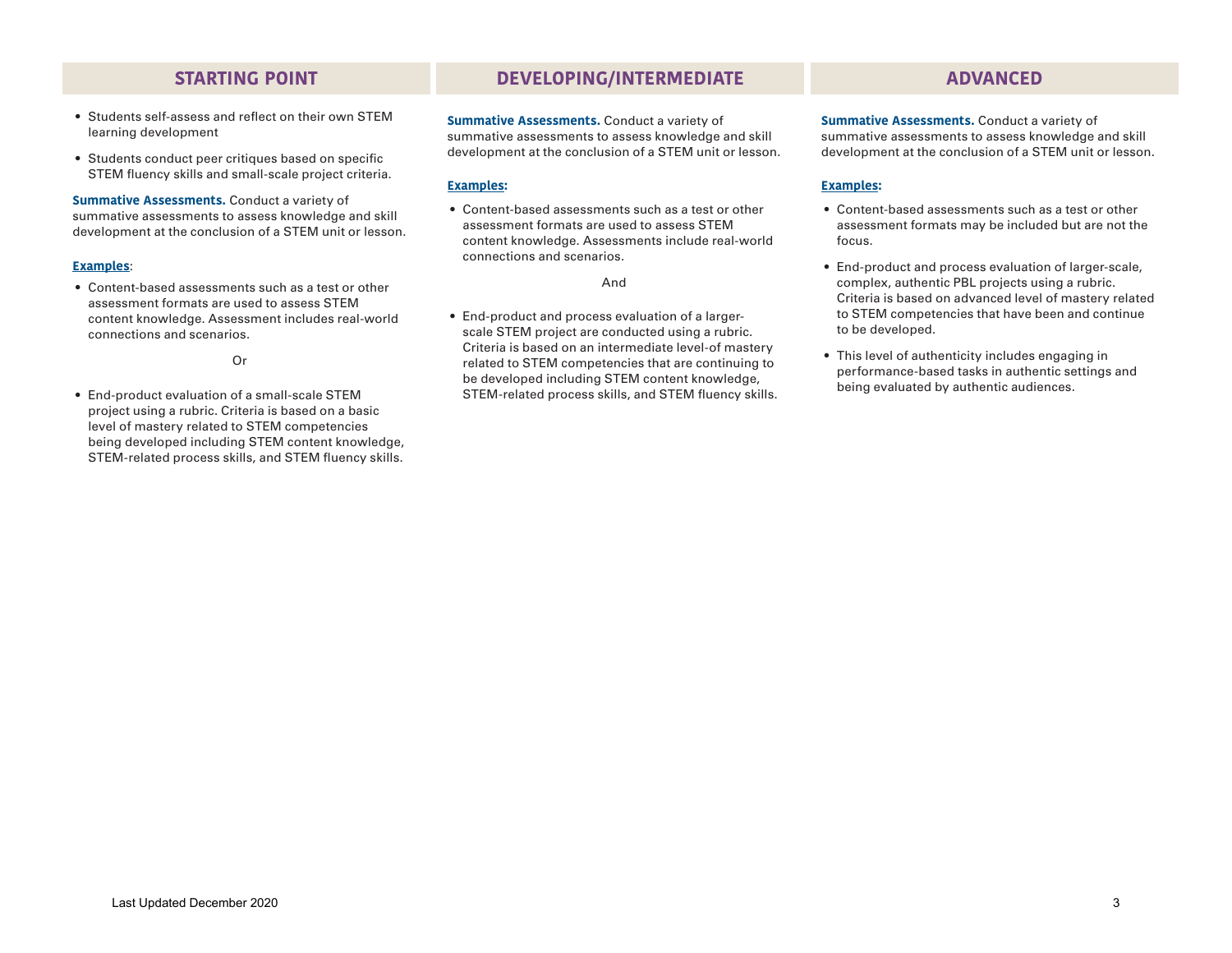# **Learning Spaces**

The learning space is a crucial component of setting the context for learning. The learning space is not only the physical space where learning takes place, but also the environment that supports the learning.

Learning Spaces in STEM are flexible and inclusive spaces that cultivate creativity, communication, critical thinking, and collaboration. Identifying and preparing the most appropriate learning spaces for integrated STEM learning begins with the goals of STEM learning, the nature of the STEM experience, and the needs of the students. Authentic STEM experiences require authentic learning spaces.

Examples of STEM learning spaces:

- classroom
- other areas of the school
- outdoors
- off-campus authentic spaces
- virtual spaces

Why utilize a variety of learning spaces?

- promotes the idea that learning occurs beyond the classroom
- meets the needs of authentic STEM learning and assessment tasks
- promotes connections to authentic real-world settings
- promotes adaptability, a STEM fluency skill.

This section will assist teachers in the T-TESS Rubric Learning Environment Dimension 3.1 Classroom Environment, Routines and Procedures.





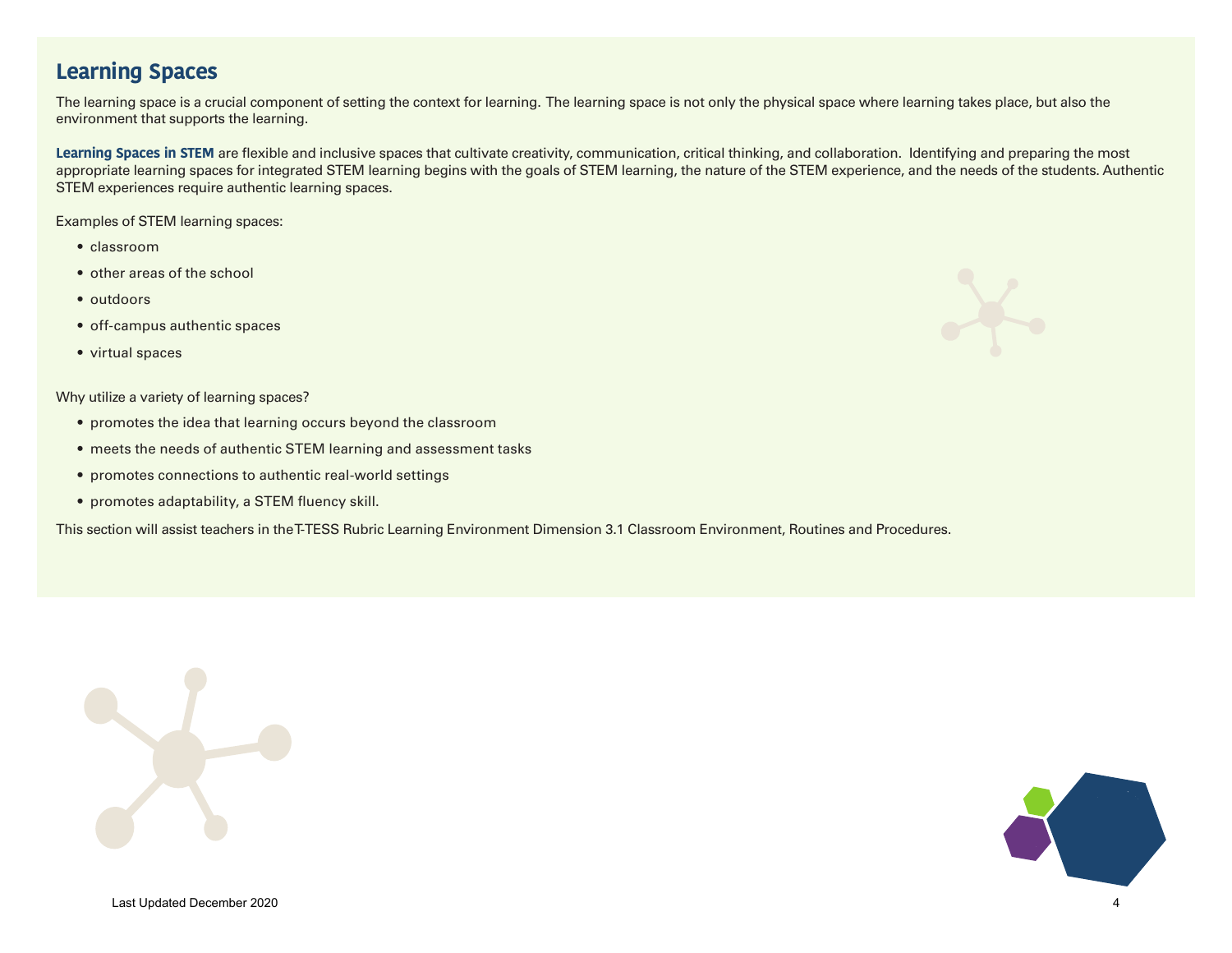#### **PROGRESSION OF UTILIZING AND EXPERIENCING A VARIETY OF LEARNING SPACES FOR STEM TEACHING AND LEARNING**

**Traditional Static seating/workspace Learning occurs at school School-based collaboration Limited resource possibilities** 

## **STARTING POINT**

#### **Classroom Learning Space**

Having a flexible learning space means that the physical aspects of the classroom can be moved and adapted to fit the learning activity and/or learning preferences of students. When engaging in STEM experiences, the space has flexibility for a variety of student groupings, collaboration areas, and has organized area(s) for STEM supplies, materials, and tools that are accessible to students.

#### **Examples:**

- Group student desks/tables for collaborative group work
- Provide multiple work areas that students can choose from in the classroom (e.g. floor area, tables, computer area, etc.)
- Specific STEM supplies, materials, and tools are accessible to students during the STEM activities in which they will be used.

#### **Other Areas in the School**

Expose students to a variety of other learning areas in the school, by having students engage in small learning trips, tours, or participating in small learning tasks in those areas. Set the behavioral and learning expectations for each area. Collaboration and planning among teachers/staff may be necessary to utilize certain spaces.

### **Examples:**

Stage, cafeteria, gymnasium, hallways, library/media center, makerspace, science lab, other classrooms, etc.



### **DEVELOPING/INTERMEDIATE ADVANCED**

#### **Classroom Learning Space**

As integrated STEM experiences become more enveloped in classroom learning, the learning spaces will need to be adapted to fit the needs of the learning.

#### **Examples:**

- If possible, invest in desks/tables on wheels or alternative seating/workspace furniture that enhances the STEM learning experience and provides students with a variety of choices (e.g. bean bag chairs for collaboration, standing desks, work tables, collaborative whiteboards, etc.)
- As students become more familiar with STEM supplies, materials, and tools students are provided with more consistent access to these items.

### **Authentic Flexible seating/workspace Learning occurs anywhere, any time Global collaboration Unlimited resource possibilities**

#### **Classroom Learning Space**

At the advanced level, students are involved in the organization of the classroom space. They have experienced a variety of seating and workspace arrangements and have an understanding of which spaces work best for them and the STEM work at hand.

#### **Examples:**

• Students assist in the design, development, and organization of the classroom space

#### **Other Areas in the School**

Now that students are aware of other learning areas, engage students in larger learning tasks in those areas. Continue to communicate and enforce the behavioral and learning expectations for each area. Collaboration and planning among teachers/staff may be necessary to utilize certain spaces.

#### **Examples:**

- Students utilize the library/media center and specialist for resource information related to STEM experiences and projects.
- Students use the open spaces in the school such as the gymnasium or cafeteria for STEM experiences requiring larger spaces.

#### **Other Areas in the School**

Students are now comfortable with learning in other areas of the school and know the expectations for behavior and learning in these areas. More complex STEM experiences can be implemented in these areas. Collaboration and planning among teachers/staff may be necessary to utilize certain spaces.

- Students design and implement a music, dance, theater, or visual arts production in the theater engaging in sound design, lighting design, costume design, prop development, marketing, and performance aspects, etc.
- Students conduct a long-term science experiment in the science lab.
- Students design and host a STEM-night for families and the community in the gymnasium. 5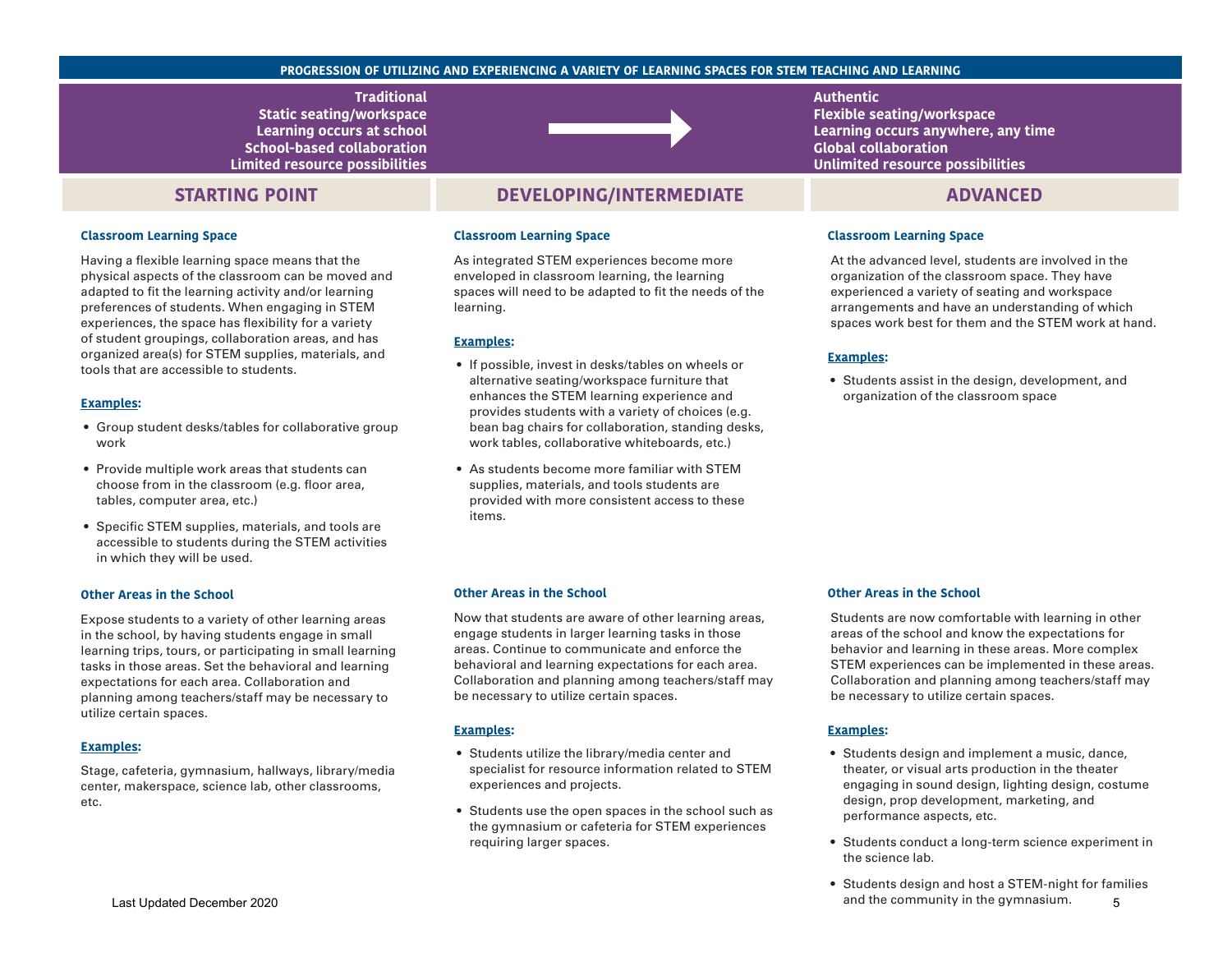#### **Outdoors**

Expose students to outdoor learning by engaging students a variety of learning experiences in the outdoor spaces around the school.

#### **Examples:**

- Students engage in collaborative work sessions outdoors
- Students make authentic observations of phenomena happening outside
- Students use the outdoor space to do activities needing large open spaces.
- Students engage in small-scale design projects based on the outdoor areas of the school.

#### **Off-campus Authentic Spaces**

Expose students to off-campus authentic spaces to engage in real-world experiences.

#### **Examples:**

- Tours of community/industry organizations
- STEM-based field trips
- Learning experiences at informal education sites (e.g. museum, amusement park, metro parks, conservation center, sports organizations, etc.)
- Students utilize their own home spaces for authentic learning tasks, activities, or projects.

# **STARTING POINT DEVELOPING/INTERMEDIATE ADVANCED**

#### **Outdoors**

Continue to facilitate learning in the outdoor spaces around the school, as well as expose students to outdoor learning in the community, local parks, or local conservation areas.

### **Examples:**

- Students engage in on-going scientific inquiry investigations or citizen science projects in the outdoor spaces around the school.
- Students walk to the local park which has a pond to obtain their own water samples and test water quality, and later observe microorganisms.

#### **Outdoors**

Students are now comfortable with outdoor learning spaces and are familiar with particular areas. Students begin to utilize the outdoor spaces for their own inquiry, engineering design, or PBL projects.

- Students design and develop an outdoor classroom for the school.
- Students develop an irrigation system for the local community garden.
- Students work with the local parks system to develop a plan for eradicating an invasive species.

### **Off-campus Authentic Spaces**

Continue to engage students real-world learning experiences.

#### **Examples:**

- Include all starting-point experiences
- Short-term shadowing experiences
- Volunteer/service opportunities

#### **Off-campus Authentic Spaces**

Students engage in authentic STEM learning experiences in authentic spaces.

- Off-campus internships in STEM-related fields and site locations
- Students present research findings or engineering solutions/prototypes to authentic audiences (e.g. university faculty, industry partners, city officials, etc.)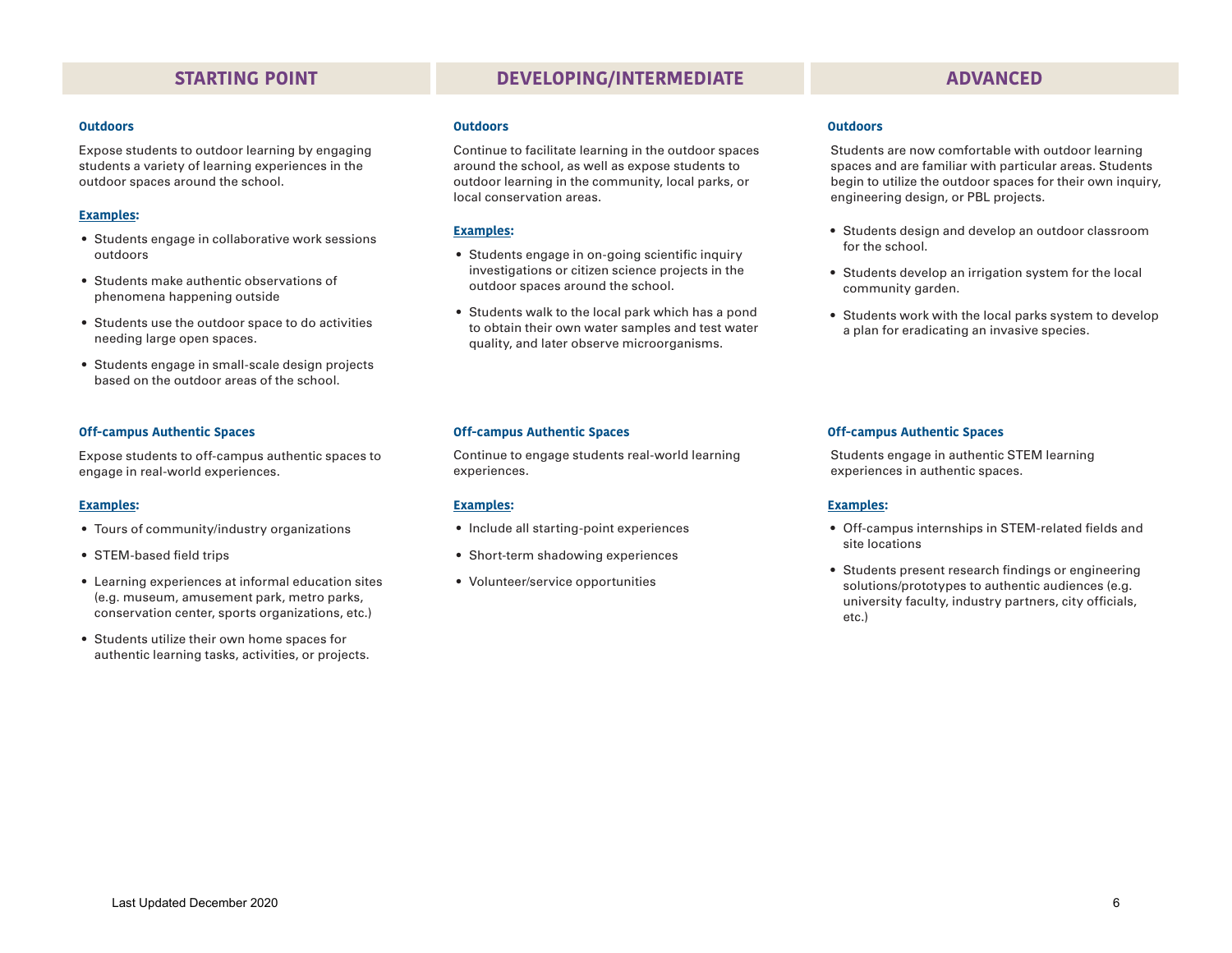# **STARTING POINT DEVELOPING/INTERMEDIATE ADVANCED**

#### **Virtual Spaces**

Learning can take place in virtual environments as well as physical environments. Current day digital technology has provided a variety of online platforms and tools for learning. Technology devices, tools, software/apps, and programming should be used to enhance the learning experience, not take the place of the teacher or the interactive classroom context. At the starting-point, teachers may be engaging in their own professional development related to integrating technology into the classroom, learning about a variety of technology tools for teaching and learning, and implementing a few tools at a basic level. Inclusion of virtual learning is dependent upon student and teacher access to technology.

#### **Examples:**

- Students utilize available media/video resources for learning content
- Students engage in available games and simulations for learning content knowledge and skills
- Students use available virtual reality/augmented reality apps and devices for learning (e.g. Google expeditions)
- Students and teachers utilize a variety of online collaboration platforms for working on individual and/or group projects
- Students and teachers may engage in social media for learning, collaborating and communicating
- Students use basic creative technology tools for communicating their learning (e.g. slideshow presentation)
- Students engage in basic-level computational thinking and activities using technology
- Students and teachers learn and implement appropriate and safe digital citizenship practices

#### **Virtual Spaces**

Technology is always evolving. As new technology resources become available, both teachers and students not only build upon the knowledge and skills that they have developed, they work to apply those skills. At this level, students not only use technology tools for learning content and skill, they begin to utilize technology to design, create, and communicate their learning.

#### **Examples:**

- Include all starting point examples
- Students use more-advanced creative technology tools to apply or communicate their learning (e.g. interactive posters, media capturing and editing tool/software, 3D printers, etc.)
- Students engage in learning with others outside of the school community such as video conferencing with real-world experts, and interacting with students in another community, state, or country
- Teachers create their own media/video resources, learning games, simulations, apps, videos, virtual field trips, etc. for students to use and interact with.
- Students engage in intermediate-level computation thinking and activities and/or projects using technology.

#### **Virtual Spaces**

Students are now knowledgeable about and comfortable with using a variety of technology learning tools. Not only are students users of the technology, they become the creators and facilitators of their own virtual learning environments.

- Include all starting point and developing/intermediate examples
- Students and teachers collaborate on large-scale research/design projects with others across virtual conferencing and collaboration platforms
- Students engage in advanced-level computational thinking and projects using technology.
- Students utilize technology tools for designing and building prototypes for engineering design projects (e.g. 3D printing.
- Students engage in creating their own media/video resources, learning games, simulations, apps, videos, virtual field trips and social media platforms.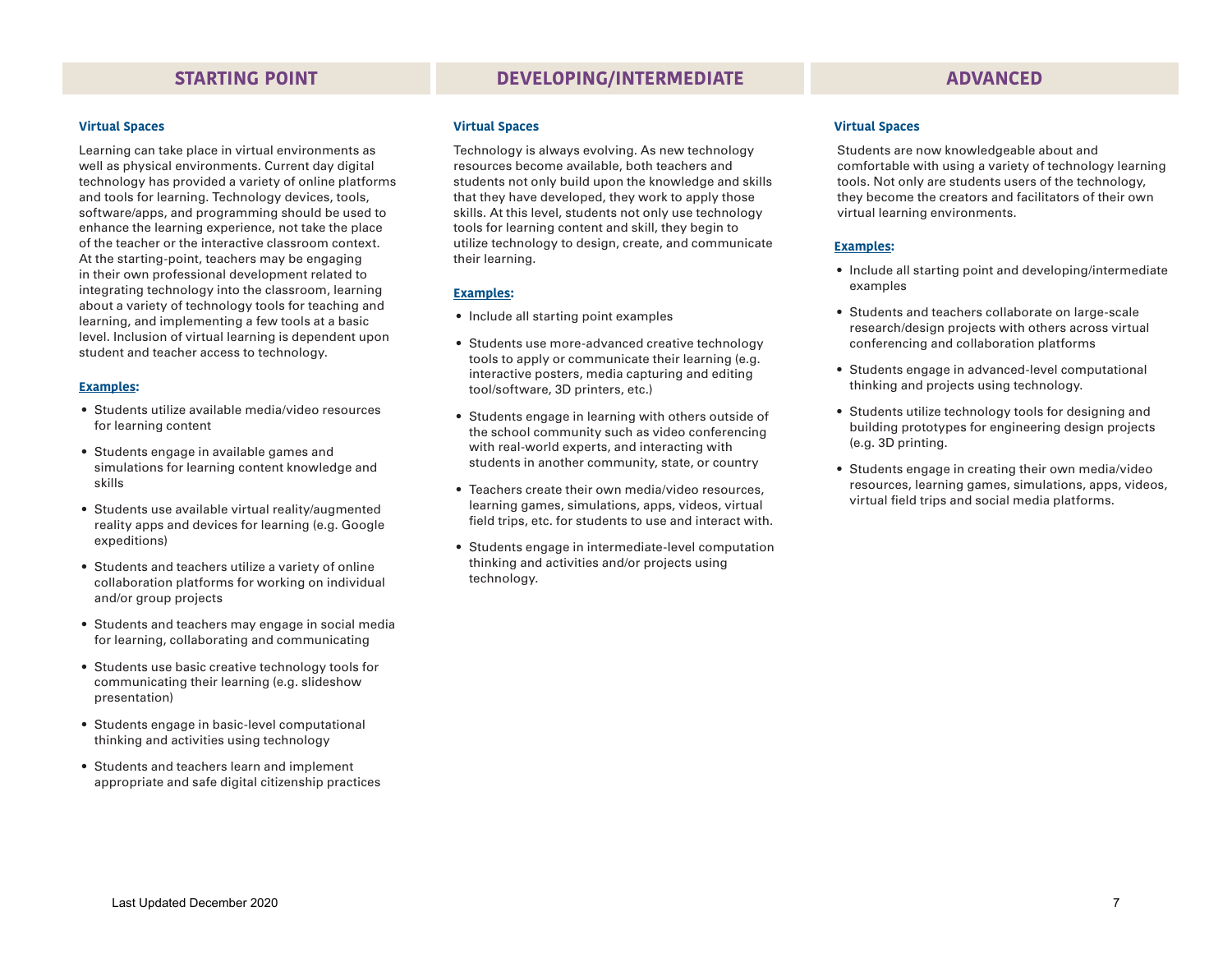# **Skill Fluency**

Each content area includes associated skills along with content area knowledge that are developed through a variety of learning experiences.

**STEM skill fluency** refers to having the skills associated with STEM teaching, learning, and the STEM workforce. In grades PK-8 the focus is on developing skills related to communication, creativity, collaboration, critical thinking, and resilience. In grades 9 and up include the mastery of PK-8 skills, as well as developing skills related to promptness, time management, adaptability, and innovation.

Why include STEM fluency skills development in teaching and learning practices?

- supports higher-order thinking and cognitive rigor
- prepares students to be college and career ready

View the STEM Skills Fluency Rubric for more information about specific developmental progressions for each STEM skill.





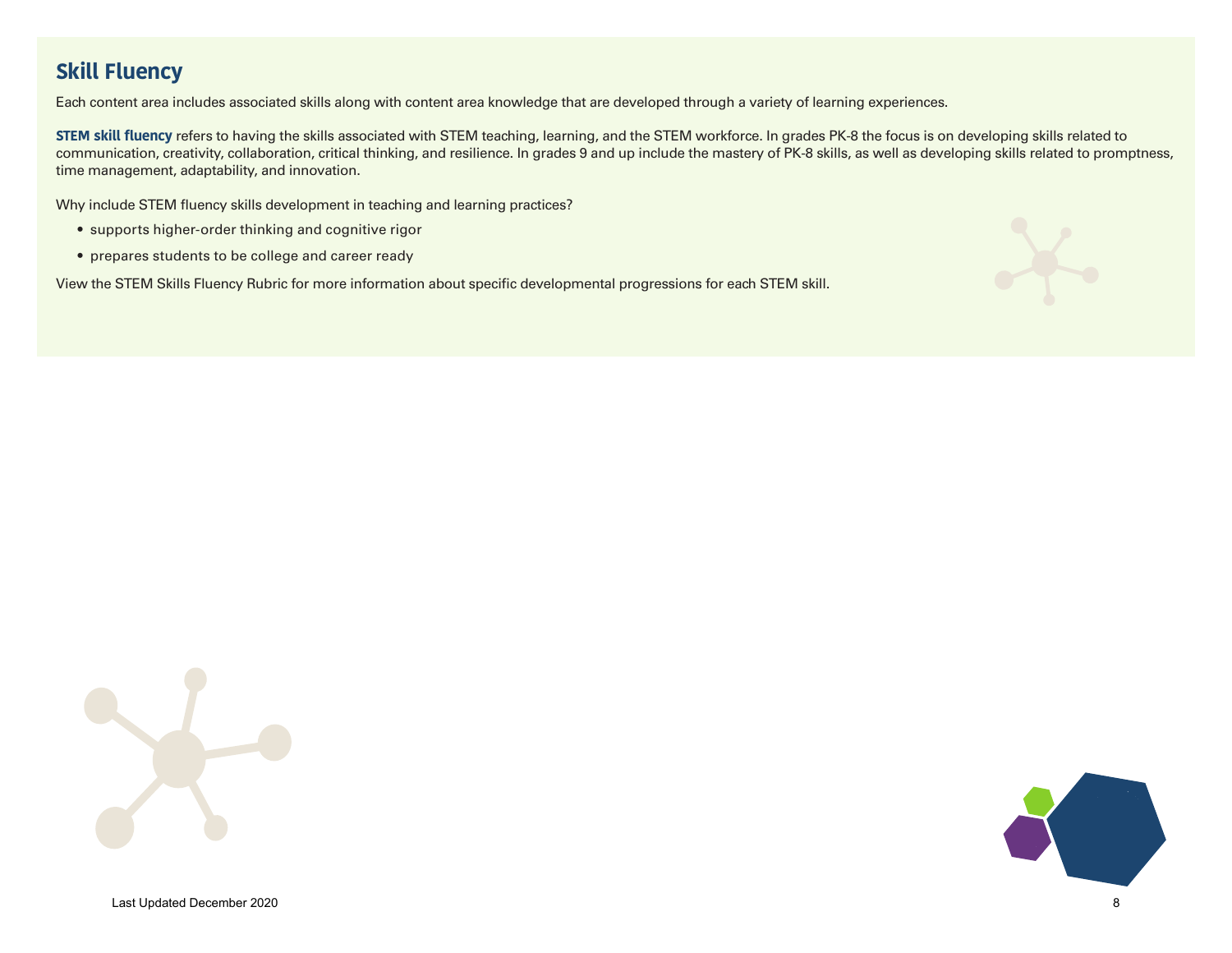#### **PROGRESSION OF INTEGRATING STEM FLUENCY SKILLS INTO STEM TEACHING AND LEARNING**

**Content-focused learning goals Content-focused assessments Low-level cognitive tasks Classroom ready** 

# **STARTING POINT**

#### **Pre-assessment(s).**

Pre-assess students' STEM fluency skills using a variety of assessment types. Example assessments might include student self-assessment, teacher observation of group work discussion and collaboration, and other group dynamics, individual and group work outputs/ artifacts. View the STEM Skills Fluency Rubric for more information about specific developmental progressions for each STEM skill.

### **Instruction and Assessment:**

Learning experiences and tasks are deliberately designed to introduce and include specific STEM skills to meet the skill level of students based on the preassessments.

#### **Examples:**

- Students engage in collaborative teamwork experiences during lessons and other activities to deliberately introduce collaboration and communication skills.
- Teachers use deep questioning techniques to promote critical thinking.
- Students use their creativity and critical thinking to develop a solution to a problem.
- Students communicate their learning in a variety of ways (verbally, written form, graphic representation, pictorial representation, physical models, mathematical models, etc.)
- Students reflect upon their opportunities for growth or failures and are encouraged/guided to improve upon their work or ideas in order to develop skills of resilience.
- Expectations are set for promptness in regard to assignment due dates, timeliness to class, and other actions.



# **DEVELOPING/INTERMEDIATE ADVANCED**

Students exhibit an intermediate-level of mastery of STEM fluency skills appropriate for the gradelevel. View the STEM Skills Fluency Rubric for more information about specific developmental progressions for each STEM skill.

#### **Instruction and Assessment:**

Learning experiences and tasks are deliberately designed to develop students' STEM fluency skills. As STEM fluency skills are developed, students are better equipped to handle the demands of more complex STEM learning.

#### **Examples:**

• Include starting-point level experiences to continue developing STEM fluency skills

…and

- Students engage in individual and team-based inquiry investigations.
- Students engage in both individual and collaborative team work to develop a design solution to a design problem. Students are required to communicate verbally during group work time as well as use an interactive document for brainstorming and planning. Students design and develop creative solutions/ prototypes and test their designs. Designs are improved based on test result analysis. Final designs are presented/shared with others.
- Students explore real-world challenges and problems through project/product-based learning experiences or design-based challenges. Through participation in deep and meaningful projects, students gain knowledge and practice are able to practice a variety of STEM fluency skills.

**Inclusion of STEM fluency skills in learning goals Authentic, performance-based assessments High-level cognitive tasks College and career ready** 

Students exhibit an advanced-level of mastery of all STEM fluency skills and are well prepared for college and career environments. View the STEM Skills Fluency Rubric for more information about specific developmental progressions for each STEM skill.

#### **Instruction and Assessment:**

Learning experiences and tasks are designed to utilize student's developing and advanced-level skills. Students continue to practice the utilization and application of skills in learning, as well as transfer skills to other aspects of their life.

#### **Example:**

• Students engage in inquiry, design tasks, and project-based learning experiences and designbased challenges that utilize the STEM fluency skills students have mastered or are still developing. Students also exhibit mastery of skills beyond STEM learning situations such as other classes, extracurricular activities, work experiences, or in other aspects of the students' lives.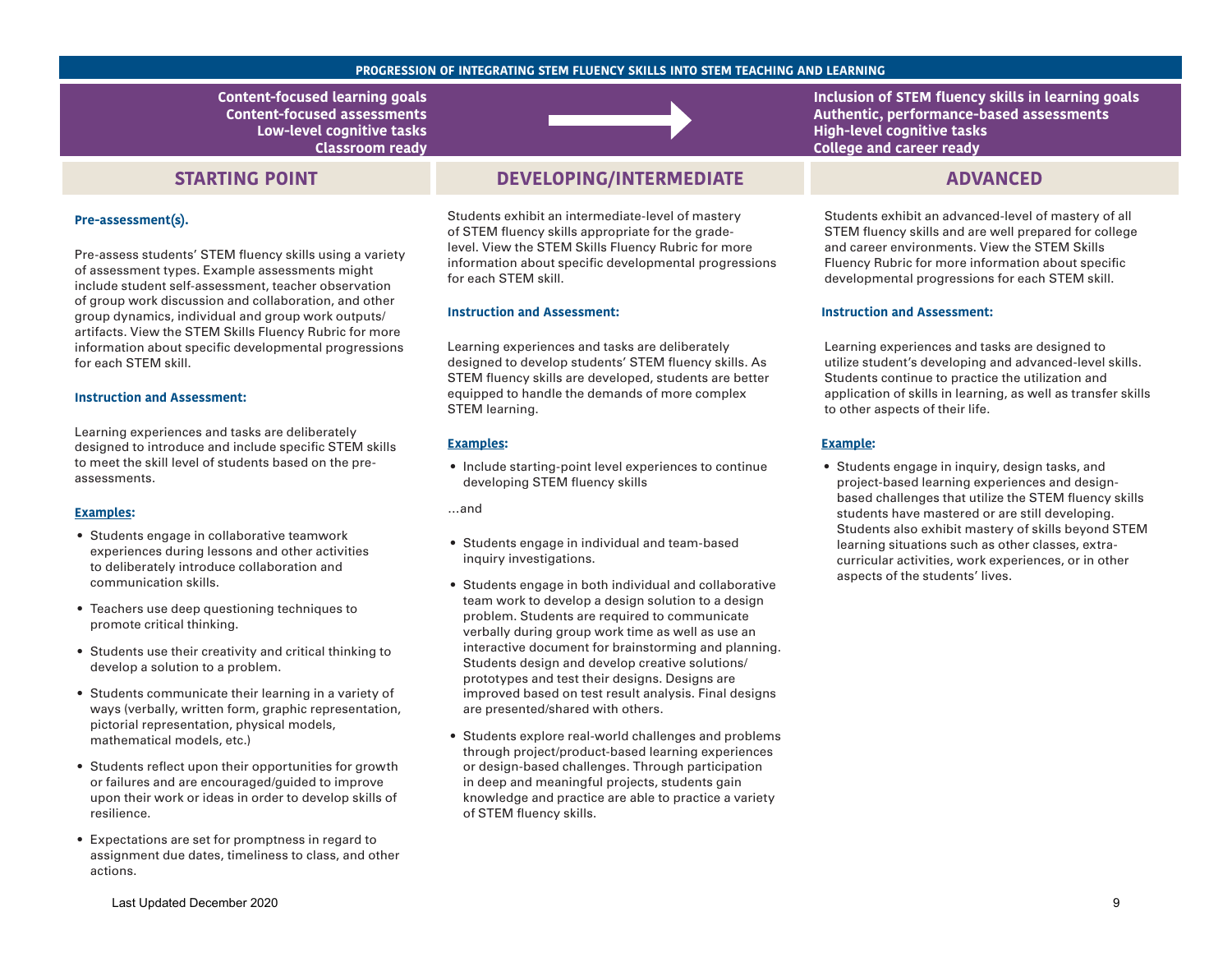• Students engage in a variety of learning activity types, learning spaces, and student groupings to develop skills of adaptability.

Multiple methods of assessment are used to assess ongoing development of STEM fluency skills, such as:

- Teacher observation/documentation
- Student portfolios project work
- Student reflection/self-assessment
- Peer critique/evaluation
- Performance tasks/rubrics

Assessment results are communicated to students via a variety of feedback techniques to promote on-going improvement and metacognition.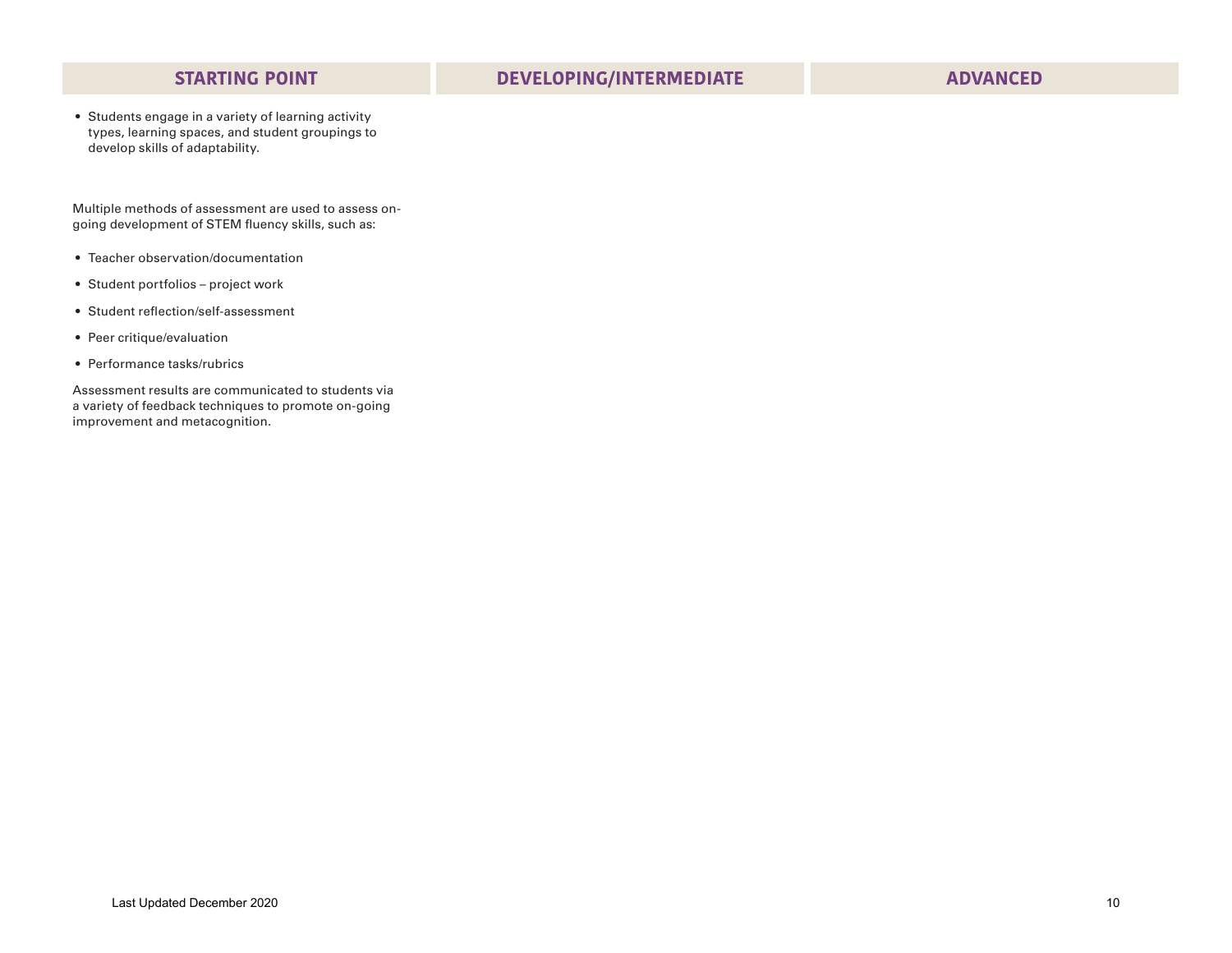# **Cognitive Rigor**

Cognitive rigor is an ordering of cognitive skills measured by the depth and extent students are challenged and engaged to demonstrate and communicate their knowledge and thinking. It also measures the depth and complexity of student learning experiences.

**Cognitive rigor in STEM:** STEM teaching and learning includes a variety of experiences across a range of cognitive rigor levels. However, higher-levels of cognitive rigor are attained through engagement in inquiry, the engineering desig¬¬¬n process, and project/product-based learning experiences. Higher-level cognitive tasks include but are not limited to designing, connecting, synthesizing, applying concepts, critiquing, analyzing, creating, constructing, formulating, and hypothesizing.

Why include higher-levels of cognitive rigor in teaching and learning?

- promotes meaning-making
- provides students with the skills to become innovative producers of goods, services, and ideas
- prepares students to be college and career ready

This section is based on Hess' Cognitive Rigor Matrix and synthesized information from a document created by CORE (Consortium on Reaching Excellence in Education.

This section will assist teachers in the T-TESS Rubric Planning Dimension 1.4 Activities and T-TESS Rubric Instruction Dimension 2.3 Communication.





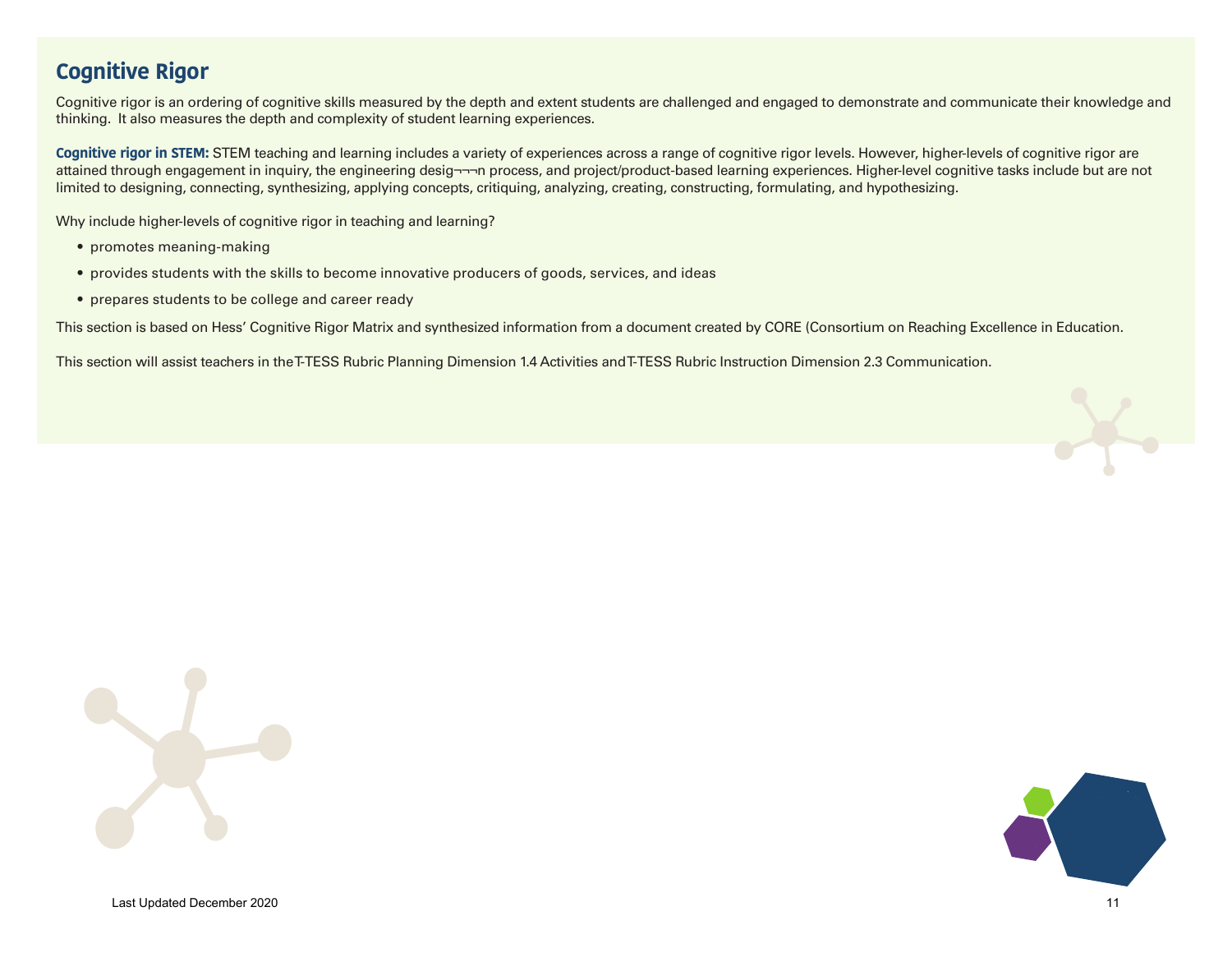#### **PROGRESSION OF INTEGRATING STEM FLUENCY SKILLS INTO STEM TEACHING AND LEARNING**

**Low-level cognitive tasks Mindless thinking Low-level questioning Recognition Knowledge attainment** 

## **STARTING POINT**

## **DEVELOPING/INTERMEDIATE ADVANCED**

### **Teacher's role:**

- ask questions to direct or focus attention
- show and tell
- demonstrate
- provides example
- examine
- lead
- break-down
- define

#### **Students engage in low-level cognitive tasks.**

• Students recognize, respond, remember, memorize, restate, absorb, describe, demonstrate, follow directions, apply routine processes, definitions, and procedures.

### **Teacher's role:**

- include starting point instructional strategies
- ask questions to differentiate, infer, or check conceptual understanding
- ask questions to probe reasoning and underlying thinking
- ask open-ended questions
- model
- organize
- explore possible options or connections
- provides examples and nonexamples
- provides criteria and examples for making judgements and supporting claims
- act as a resource and coach
- encourage multiple approaches and solutions
- determine when/where depth and exploration is most appropriate

#### **Students engage in low and intermediate-level cognitive tasks.**

- Students recognize, response, remember, memorize, restate, absorb, describe, demonstrate, follow directions, apply routine processes, definitions, and procedures.
- Students uncover and select relevant and credible supporting evidence for analyses, critiques, debates, claims, and judgments; plan, initiate questions, dispute, argue, test ideas and solutions, sustain inquiry into topics or deeper problems, apply to the real-world.

**High-level cognitive tasks Critical thinking Deep questioning Creation and communication Knowledge extension** 

#### **Teacher's role:**

- include starting point and intermediate instructional strategies
- ask questions to extend thinking and broaden perspectives
- facilitate teaming, collaboration, and self-evaluation

#### **Students engage in low, intermediate, and advancedlevel cognitive tasks**

- Students recognize, response, remember, memorize, restate, absorb, describe, demonstrate, follow directions, apply routine processes, definitions, and procedures.
- Students uncover and select relevant and credible supporting evidence for analyses, critiques, debates, claims, and judgments; plan, initiate questions, dispute, argue, test ideas and solutions, sustain inquiry into topics or deeper problems, apply to the real-world.
- Students design, take-risks, research, synthesize multiple resources, collaborate, plan, organize, modify, and create concrete tangible products.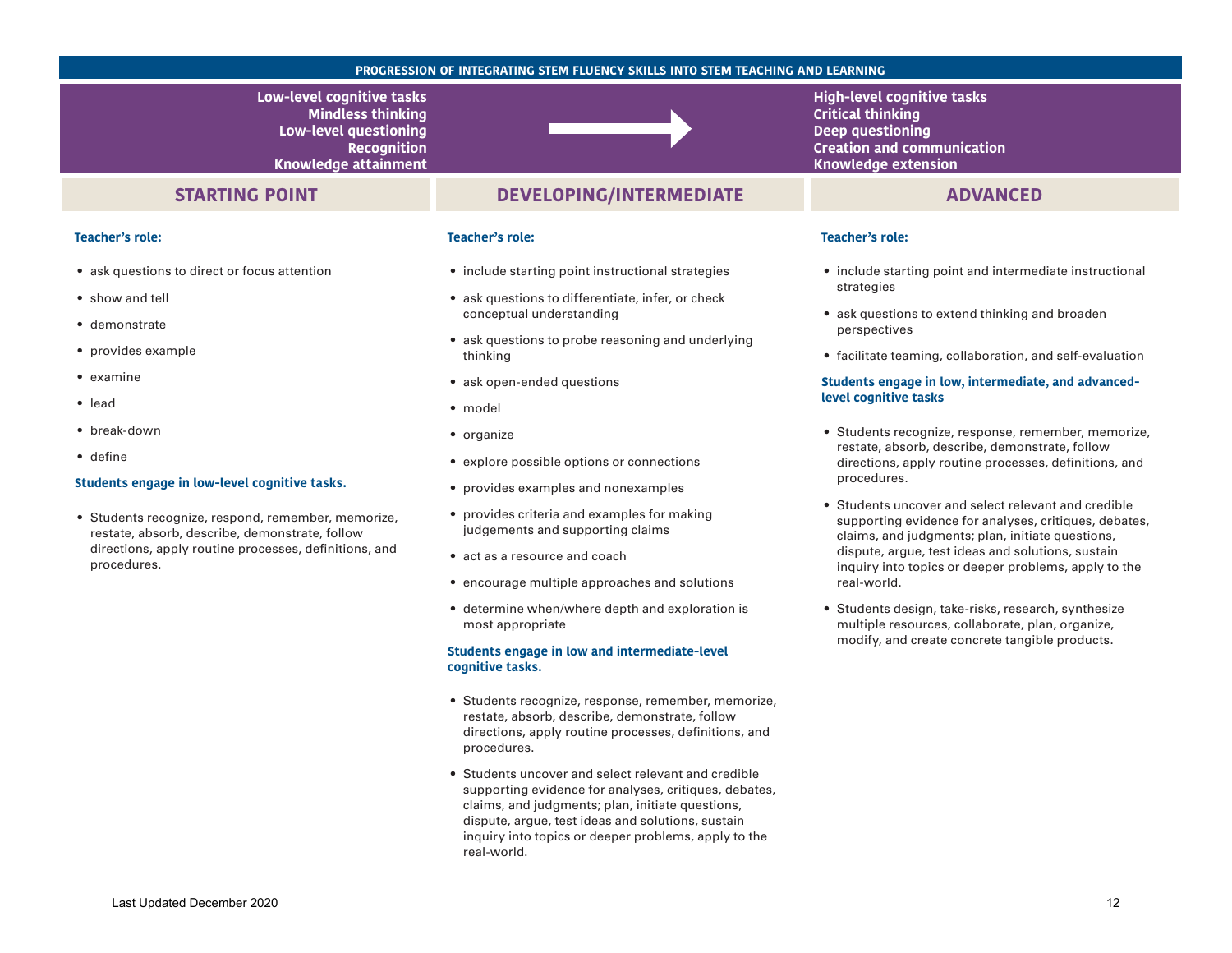# **Student-centered Learning and Instruction**

Student-centered learning is an approach to learning in which the learning environment has learner responsibility and activity at the core, opposed to emphasis on instructor control. Students construct knowledge rather than passively receive it. Power is transitioned from the instructor to the learner, treating the learner as a co-creator in the teaching and learning process. Students are included in decisions about how and what they learn and how that learning is assessed, and they respect and accommodate individual differences in others' backgrounds, interests, abilities, and experiences. Additionally, learners find the learning process more meaningful when topics are relevant to their lives, needs, and interests, and when they are actively engaged in creating, understanding, and connecting to knowledge.

### **Student-centered instruction in STEM**

Student-centered instruction is an important component of inquiry learning, design thinking, project/product-based learning, and design-based challenges.

### Students…

- are active participants in their own learning.
- make decisions about what and how they will learn.
- construct new knowledge and skills by building on current knowledge and skills.
- understand expectations and are encouraged to use self-assessment measures.
- monitor their own learning to develop strategies for learning.
- work in collaboration with other learners.
- produce work that demonstrates authentic learning.

### Teachers…

- recognize and accommodate different learning modalities.
- provide structure without being overly directive.
- listen to and respect each learner's point of view.
- encourage and facilitate learners' shared decision-making.
- help learners work through difficulties by asking open-ended questions to help them arrive at conclusions or solutions that are satisfactory to them.

Why transition to student-centered instruction?

- inclusive for all students
- strong potential for increased learner motivation and empowerment
- strong potential for increased academic achievement

This section will assist teachers in the T-TESS Rubric Instruction Dimension 2.3 Communication and T-TESS Rubric Instruction Dimension 2.4 Differentiation.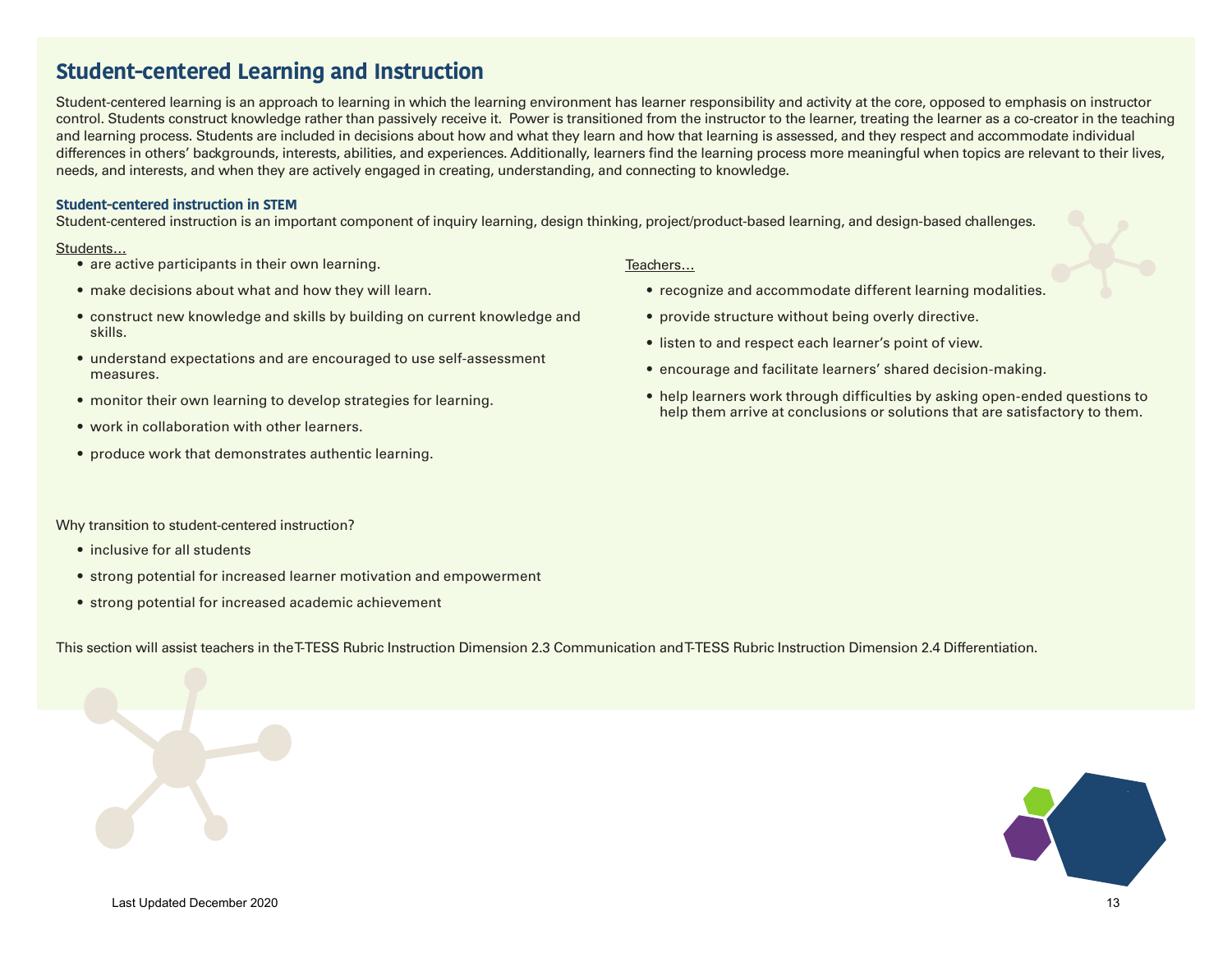#### **PROGRESSION OF INTEGRATING AND TRANSITIONING TO MORE STUDENT-CENTERED INSTRUCTION**

**Teacher voice and choice Teacher and content-driven Differentiation for specific students Close-ended questioning Tasks with one right answer/solution Failure is considered a weakness Compliant learners Fixed mind-set** 

# **STARTING POINT**

#### **Instructional Examples**

- Whole-class instruction
- Teachers are responsible for driving the learning process.
- Instructional time is confined to a specific time frame based on a curriculum timeline.
- Teachers take into consideration student interests and culture when designing lessons.
- Assessment is mostly teacher-created.
- Teachers can help learners set goals for themselves and can offer self-directed activities through which students can build both their self-confidence and learning skills.
- Teachers differentiate learning for specific student needs.



## **DEVELOPING/INTERMEDIATE ADVANCED**

#### **Instructional Examples**

- Individual and small-group guided inquiry, based on teacher chosen topics.
- Shared power- both teachers and students drive the learning process. Teachers take into consideration student input.
- Teachers encourage students to discover how they learn best and can apply different strategies suitable for each student.
- Teachers model or demonstrate how to approach learning tasks and encourage learners to learn from and with each other.
- Teachers quide and assist students with organizing content, generating examples, posing and answering questions, and solving problems
- Students learn how to self-assess their own work and their learning process.
- Teachers consider and include instructional strategies to meet the needs of many students.

**Student voice and choice Considers student interests Differentiation for all students Open-ended questioning Tasks with multiple answers/solutions Failure is considered a learning tool Empowered learners Growth mind-set** 

#### **Instructional Examples**

- Individual and small-group inquiry, and design/PBL projects based on student interest and choice.
- Shared power-students drive the learning process, while the teacher takes on a facilitator role.
- Students take on the responsibility for organizing content, generating examples, posing and answering questions, and solving problems. The teacher does more design work, constructing real-life, authentic tasks that encourage learner involvement and participation.
- Assessment includes both teacher-developed and student self-assessment. Student work portfolios are commonly used for assessment.
- Instructional strategies are consistently employed to meet the needs of all students.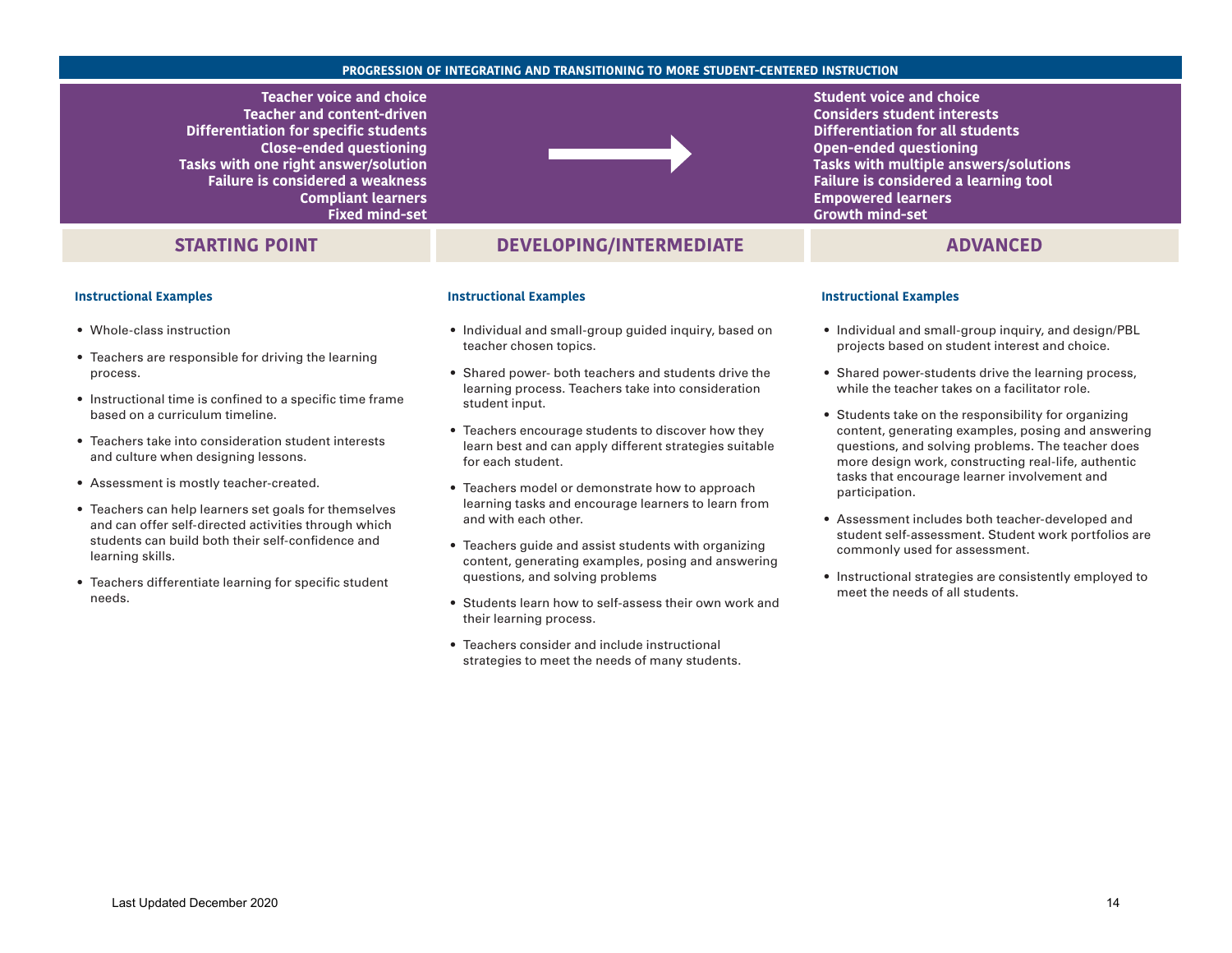# **Sustained Learning**

Sustained learning refers to on-going engagement in a learning experience, topic, or project for an extended amount of time. The duration is not limited to a certain amount of time, but may refer to several hours, several days, several weeks, or longer.

## **Sustained learning in STEM**

Sustained learning is an important aspect of inquiry, engineering design, and project/product-based learning. More complex STEM learning experiences often require students to engage in a more complex series of related activities and processes. When first introduced to STEM teaching and learning, students may have underdeveloped skills associated with self-motivation, perseverance, and grit that are needed to actively engage in longer-term activities. This can affect a student's ability to stay on task and motivated over an extended period of time. Through scaffolded exposure to and engagement in learning activities that require a variety of focused and sustained learning timeframes, students will better be able to adapt to and transition between short-term and long-term STEM experiences. Students that can successfully engage in sustained learning are often more resilient and hardworking and are willing to continue on in the face of difficulties, obstacles or even failures.

Why engage students in sustained learning?

- provides time for deeper and more complex learning experiences
- develops STEM fluency skills

This section will assist teachers in the T-TESS Rubric Instruction Dimension 2.1 Achieving Expectations.





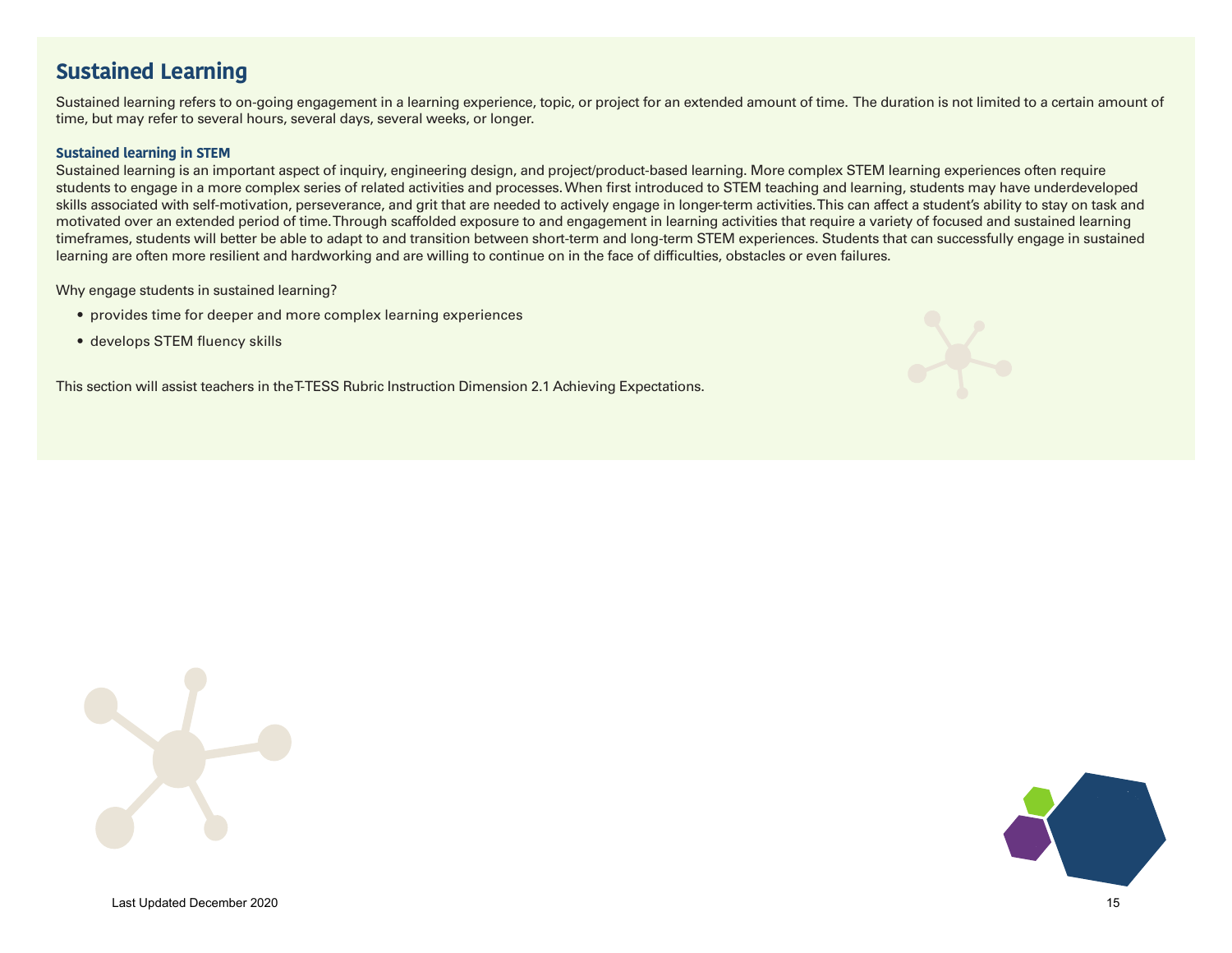#### **PROGRESSION OF DEVELOPING STUDENT ENGAGEMENT AND PERSEVERANCE IN SUSTAINED STEM LEARNING ACTIVITIES**

**Separate learning tasks Short-term learning experiences Short-attention span Impatience** 

## **STARTING POINT**

Students engage in short-term STEM activities and learning experiences. These experiences may last a class period, a few hours, or a few days.

#### **Examples:**

- STEM-based integrated lessons and/or activities
- Introductory teacher-led or guided short-term design-tasks
- Introductory teacher-led or guided short-term inquiry tasks
- Students engage in self-assessment and reflection related to perseverance and grit throughout sustained learning activities.

# **DEVELOPING/INTERMEDIATE ADVANCED**

Students engage in several short-term STEM activities and learning experiences as well as one or more longerterm activities or projects. These experiences may last a class period, a few hours, a few days, or a few weeks.

#### **Examples:**

- STEM-based integrated lessons and/or activities
- Inquiry investigations (e.g. research projects or science experiments)
- Introductory project/product-based learning (PBL) activities.
- Students engage in self-assessment and reflection related to perseverance and grit throughout sustained learning activities.

**Connected learning tasks Long-term learning experiences Grit – sustained interest and effort Patience** 

Students consistently engage in a variety of shortterm and long-term STEM activities, experiences and projects. Complex learning tasks are student-centered and authentic. These experiences may last anywhere from a class period to several months.

- Includes developing/intermediate examples
- Longer-term project/product-based learning (PBL) projects
- Students engage in self-assessment and reflection related to perseverance and grit throughout sustained learning activities.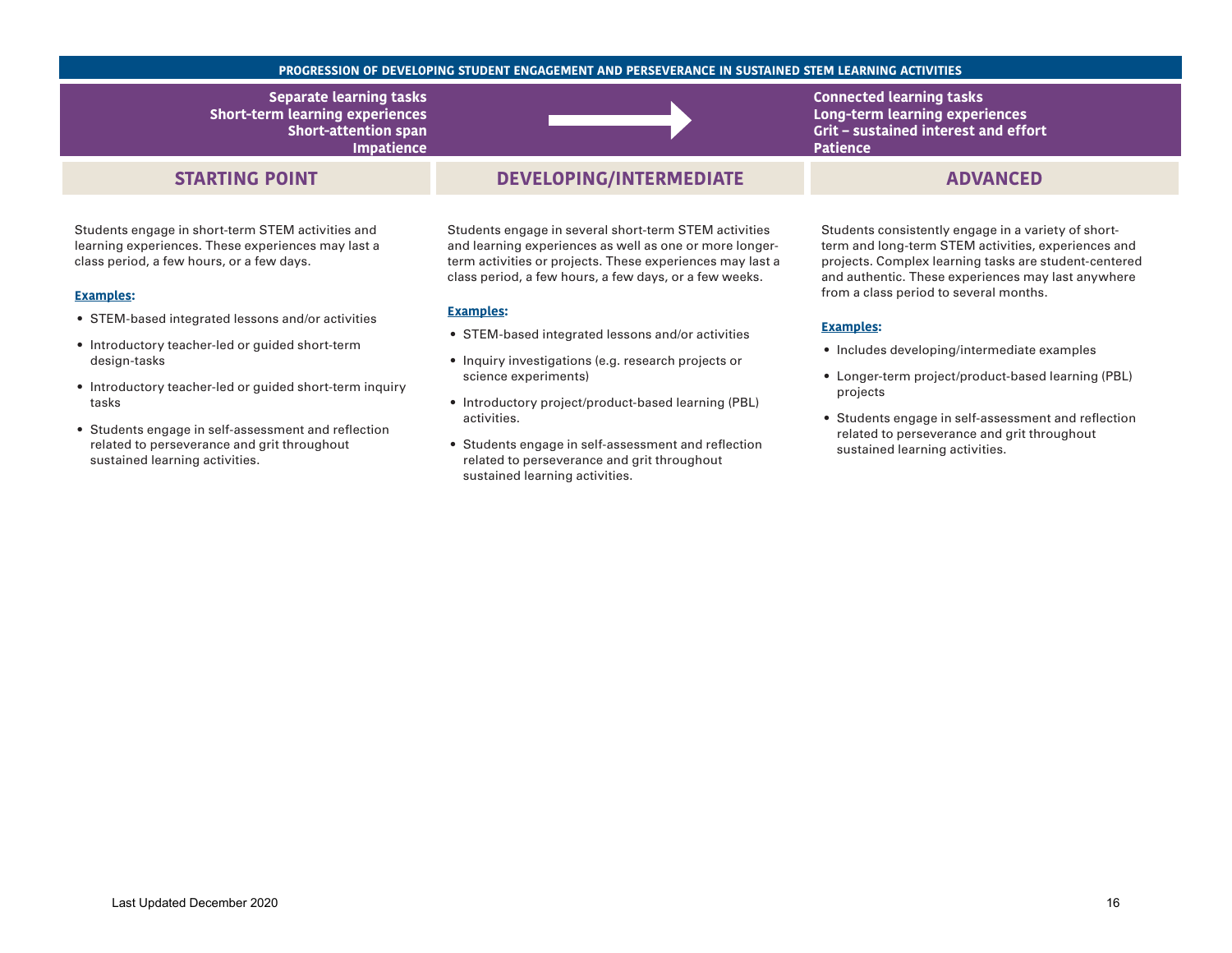# **Integrated Teaching and Learning**

The term integration is an overarching term that has a variety of meanings and may be associated with terms such as multidisciplinary, interdisciplinary, cross-disciplinary, or transdisciplinary. Although these approaches have their own unique format and framework, an overarching commonality is the idea that disciplinary concepts and skills are linked.

### **Integrated STEM Teaching and Learning**

When science, technology, engineering, and mathematics disciplines combine to form STEM, a common approach is to promote STEM as an integrated concept that removes boundaries between disciplines and focuses on the connections between disciplines. Inquiry, design thinking, project/product-based learning, and design-based challenges require the use of a variety of skills and can include multiple disciplinary content topics including both STEM and non-STEM disciplines.

Why integrate STEM content?

- provides a more complex real-world perspective of an idea, topic, or process
- requires synthesis, application, and transfer of knowledge and skill within or between disciplines which require higher-levels of cognitive rigor

This section will assist teachers in the T-TESS Rubric Instruction Dimension 2.2 Content Knowledge and Expertise.



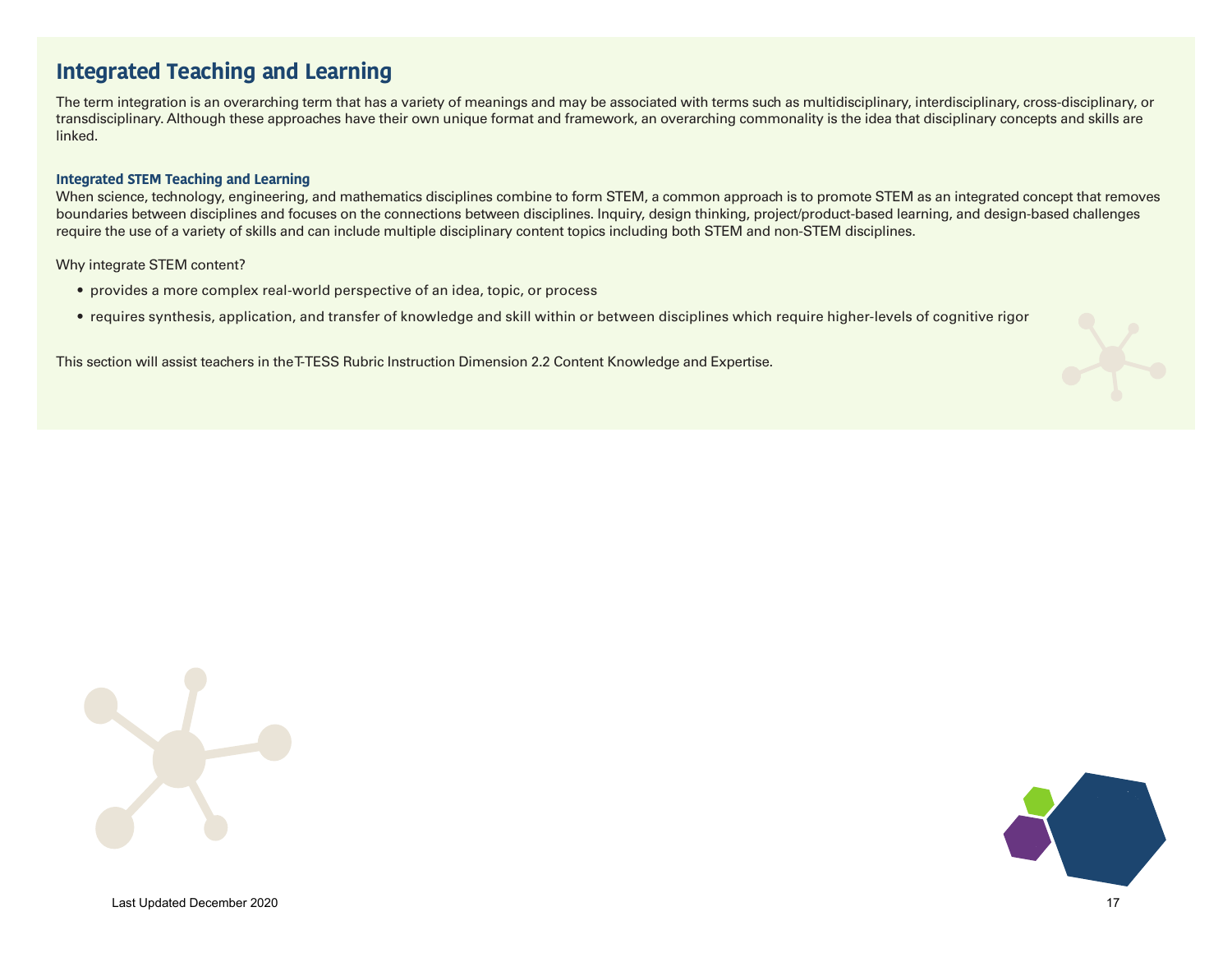#### **PROGRESSION OF DEVELOPING STUDENT ENGAGEMENT AND PERSEVERANCE IN SUSTAINED STEM LEARNING ACTIVITIES**

**Disciplinary content is separated Knowledge/skill is confined within a discipline Teacher autonomy** 

# **STARTING POINT**

Lessons and experiences are often based in one disciplinary content. Introductory levels of multidisciplinary integration or interdisciplinary integration may occur. Teacher collaboration and planning is minimal.

**Multidisciplinary integration** refers to instruction in which core concepts and skills are being taught separately in each discipline but housed within a common theme, topic, or problem. This theme, topic, or problem may be examined from multiple disciplinary perspectives, but no effort is taken to connect these perspectives to one another.

**Interdisciplinary integration** also examines a theme, topic, or problem from multiple perspectives, however there is an effort to integrate perspectives into a unified or coherent framework. It is a way to incorporate and link a topic or subject across different classes and therefore may require teachers to collaborate in developing a lesson/project/unit together.

#### **Examples:**

A theme of ocean currents and the world is agreed upon by teachers. Based on the theme, a teacher would develop a PBL or design challenge for their content area.

During science block/class students use quantifiable data to determine the factors that contribute to the changing patterns and influence of the Gulf Stream. Students analyze the data to determine the relationship between water temperature, amount of living organisms and type of living organisms present.

• A STEM/Engineering project might include designing, constructing, and evaluating a buoy or remotely operated vehicle (ROV) that can collect specified data within a marine environment. Students use a variety of resources to collaborate with mentors and technical experts. Design a buoy or ROV that could measure the water temperature and document marine life presence.

Last Updated December 2020 **18 Components of the ecosystem.** The components of the ecosystem.

# **DEVELOPING/INTERMEDIATE ADVANCED**

Intermediate levels of multidisciplinary integration and interdisciplinary integration occur. Introductory levels of cross-disciplinary integration occur. Teacher collaboration and planning is more complex.

Cross-disciplinary integration introduces closely linked concepts and skills from two or more disciplines with the aim of deepening understanding and skills. Content/ skill of one discipline is studied through the lens of another discipline.

### **Example:**

A project/product-based Learning (PBL) project in which student use their new knowledge about marine ecology and human impacts on the ocean to create and propose a management plan for a Marine Protected Area (Adapted from National Geographic Resource Library Unit: Marine Ecology, Human Impacts, & Conservation, 2019)

Students investigate the interconnectedness of the ocean and Earth's physical and human systems through videos, discussions, writing, and mapping. They make personal connections to their own lives and are introduced to the concept of Marine Protected Areas (MPAs).

Students then explore major marine ecosystems by locating them on maps. Students use marine examples to learn about energy transfer through food chains and food webs. They discuss how food webs can illustrate the health and resilience of an ecosystem.

Students analyze a variety of videos to make observations about species, populations, and communities of organisms and discuss their symbiotic relationships.

• A design-based project might include designing and constructing a hypothetical marine ecosystem and describing the adaptive, trophic, and symbiotic relationships between the biotic and abiotic components of the ecosystem.

**Disciplinary content is connected Knowledge/skill is transferred across disciplines Teacher collaboration** 

Advanced levels of integration occur. Transdisciplinary integration also occurs at this level. Teacher collaboration and planning is complex.

A transdisciplinary integration approach unifies knowledge and skills from two or more disciplines resulting in a new holistic approach. This type of integration transcends traditional disciplinary boundaries leading to new teaching and learning innovations that go beyond the mixing of content knowledge and skill.

### **Example:**

A student identifies a problem in which fertilizers are being swept into the ocean during flooding.

- Students utilize multiple lenses to analyze solutions. A solution for a marine biologist might be to restrict the use of fertilizers within a certain area near the coast. This solution from the perspective of a farmer might be unrealistic because they need a big yield to support the demand for food. From the perspective of an environmentalist, restricting fertilizers might cause a decrease in growth causing more land erosion which could lead to additional problems. This type of approach is transdisciplinary because it shows the complex integration of not only content but integration of perspectives.
- The STEM/Engineering design challenge would be to develop a process or product that meets the needs of all of these different stakeholders.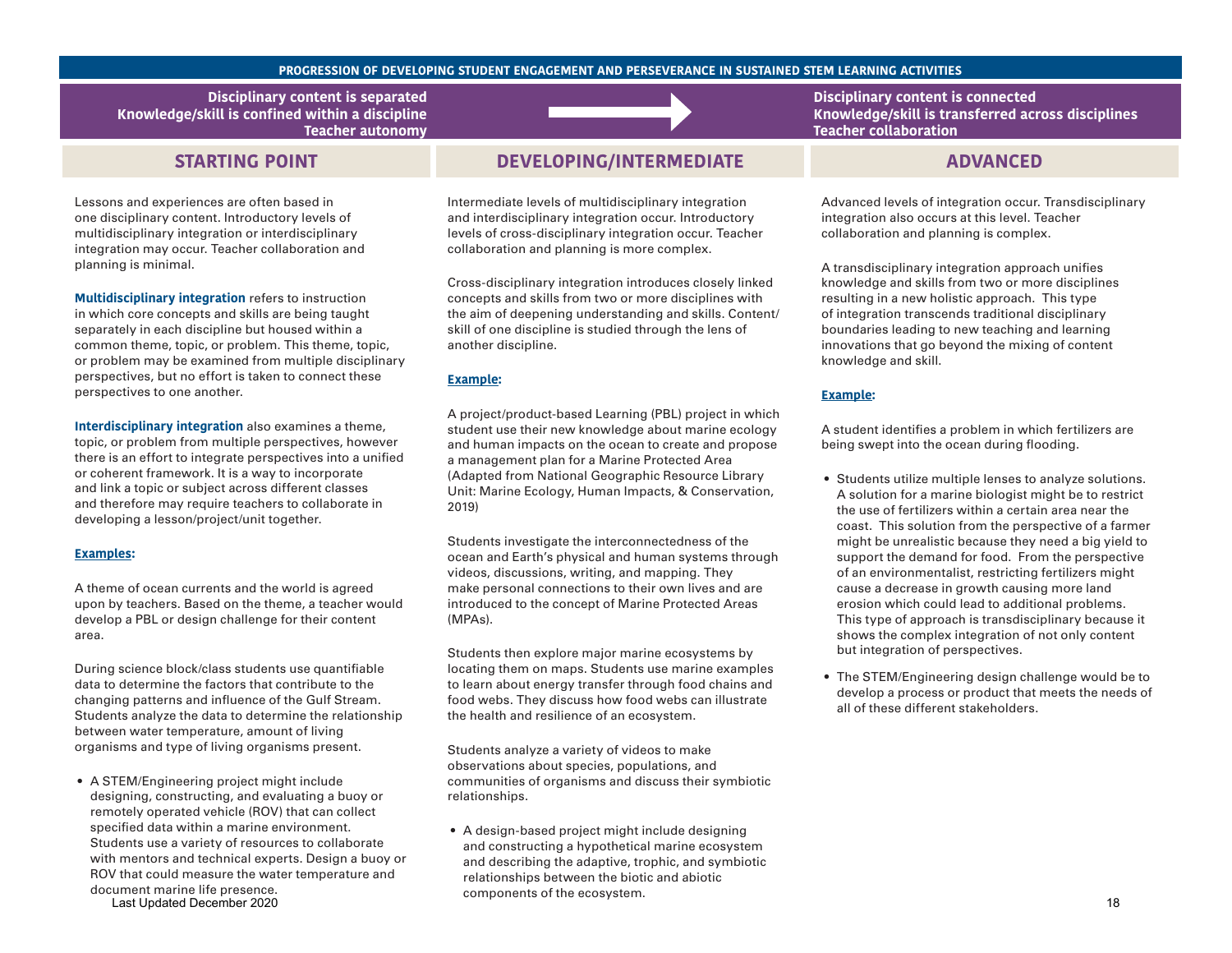## **STARTING POINT DEVELOPING/INTERMEDIATE ADVANCED**

During social studies block/class, students Use historic maps, journals, ships' logs or other records to investigate the influence of ocean currents on the voyages of European explorers in the 1400s and 1500s.

• A STEM/Engineering project might include using technology available in the 1400-1500s to design a process that European explorers could have used to determine where the ocean currents were located.

During English Language Arts block/class, students read an authentic journal entry or ship's record from the October 1492 journey of Christopher Columbus and compare the journal to a non-fiction account of the same October journey.

• A STEM/Engineering project might include developing a process of preserving paper-based documents (e.g. records) to withstand the elements of an ocean environment and preservation over time.

During math block/class, students make inferences about the velocity of two different sections of the Gulf Stream current based on the degree variation of the visual overlap from the numerical data collected on the currents.

• A STEM/Engineering project might include designing, constructing, and evaluating a buoy or remotely operated vehicle (ROV) that can collect specified data within a marine environment. Students use a variety of resources to collaborate with mentors and technical experts. Design a buoy or ROV that could measure the velocity of two different sections of the gulf stream.

Students are introduced to the idea that humans have enormous impacts on marine ecosystems and resources, and explore the stakeholders involved. Students build on their knowledge of individual impacts on the ocean to see how the whole system can react to threats and changes. They identify and examine ways in which human actions throw marine ecosystems out of balance, explore the concept of how impacts can build, and review their understandings of ecosystem dynamics.

• A STEM/Engineering project might include developing solutions to these problems.

Students explore issues related to fisheries sustainability and simulate fish monitoring methods commonly used by scientists and resource managers.

• A STEM/Engineering project might include developing solutions to these issues based on the data collected.

Students explore Marine Protected Areas on an interactive map and compare and contrast three case studies. They learn how the MPA classification system works in the United States, apply that system to example scenarios, and create case studies of their own. Students read a case study and debate the pros and cons of a Marine Protected Area (MPA) in the region.

• A STEM/Engineering project might include selecting a Marine Protected Area and design, develop and present a management plan for it based on the needs of the area.